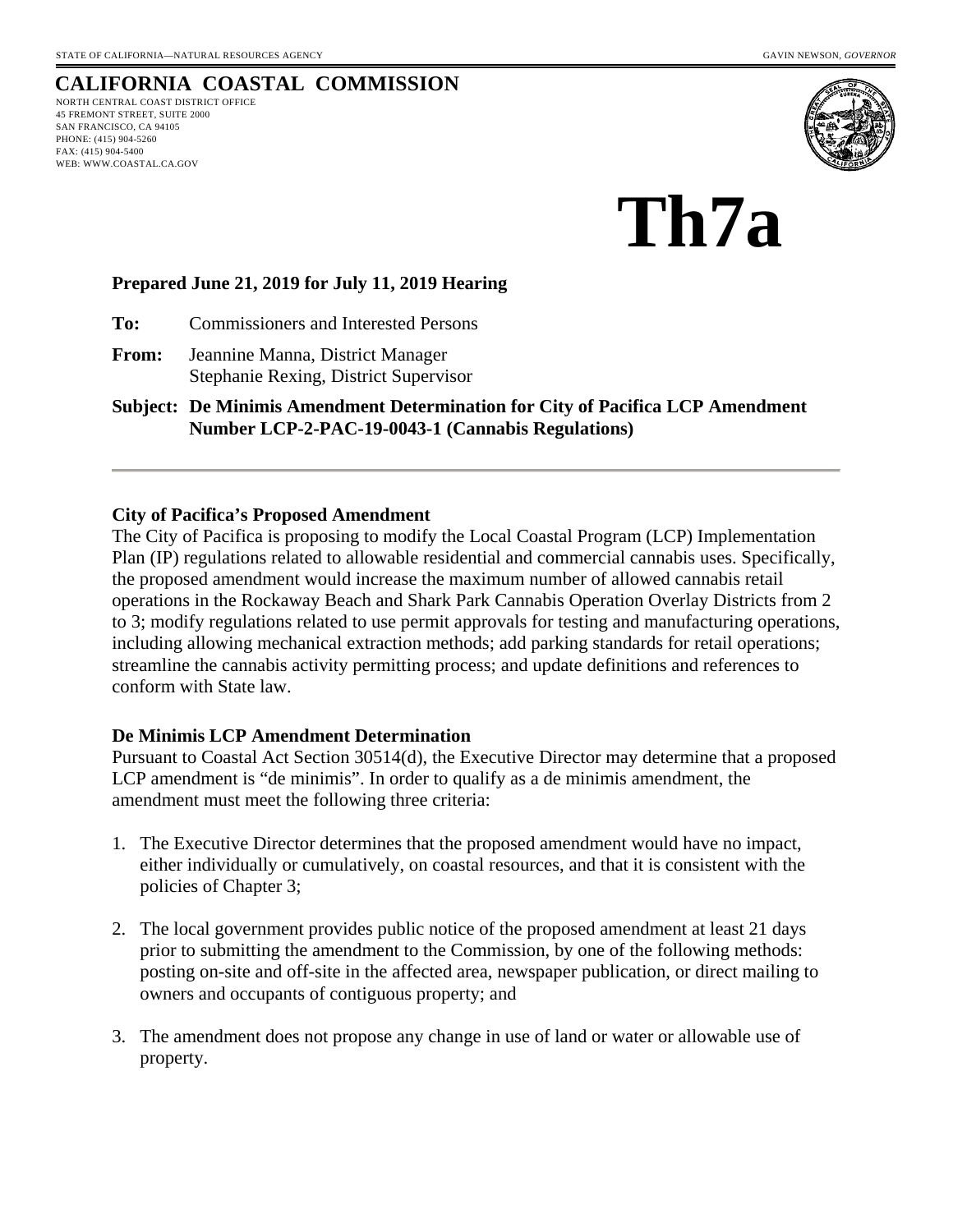If the Executive Director determines that an amendment is de minimis, that determination must be reported to the Commission. If three or more commissioners object to the de minimis LCP amendment determination, then the amendment shall be set for a future public hearing; if three or more commissioners do not object to the de minimis determination, then the amendment is deemed approved, and it becomes a certified part of the LCP 10 days after the date of the Commission meeting (in this case, on July 11, 2019).

**The purpose of this notice is to advise interested parties of the Executive Director's determination that the proposed LCP amendment is de minimis.** Each of the de minimis criteria is discussed briefly below:

- **1. No impact to coastal resources and consistency with Chapter 3 of the Coastal Act:**  The proposed amendment would refine the standards applicable to residential and commercial cannabis activities already allowed in certain overlay districts within the City. While the number of retail operations permitted within two of the overlay districts will be increased from 2 to 3, the total allowable number of retail operations City-wide will not change. Extraction methods will be limited to mechanical extraction and a limited ethanol refinement process subject to other state permit requirements. The amendment would not modify existing LCP provisions applicable to allowing new development nor criteria for same, and thus these standards would continue to adequately protect coastal resources in the City. Thus, the proposed amendment will not adversely affect coastal resources, and it is consistent with the policies of Chapter 3 of the Coastal Act.
- **2. Provision of public notice:** The City provided public notice in advance of the Planning Commission hearings (held on March 18, 2019 and April 1, 2019) and the City Council hearing (held on April 22, 2019) where the proposed amendment was considered. For the Planning Commission hearings, a newspaper advertisement notice was printed on March 6, 2019. For the City Council hearing, a newspaper advertisement notice was printed on April 10, 2019. In addition, the proposed text was made available at the City Planning Department's office and on the City's website for public inspection, all in advance of the City's hearings. The amendment submittal was subsequently received by the Commission on May 28, 2019 (and filed as complete on June 11, 2019), and therefore the 21-day noticing requirement has been satisfied.
- **3. No change in use of land or allowable use of property:** No change in use is proposed by this amendment.

## **California Environmental Quality Act (CEQA)**

The Coastal Commission's review and development process for LCPs and LCP amendments has been certified by the Secretary of Resources as being the functional equivalent of the environmental review required by CEQA. The City, as the CEQA lead agency, exempted the proposed amendment from environmental review under CEQA pursuant to Section 15061(b)(3). This LCP amendment report has discussed the relevant coastal resource issues with the proposal, and has concluded that the proposed LCP amendment is not expected to result in any significant adverse impact on the environment. Thus, it is unnecessary for the Commission to suggest modifications to the proposed amendment to address adverse environmental impacts because the